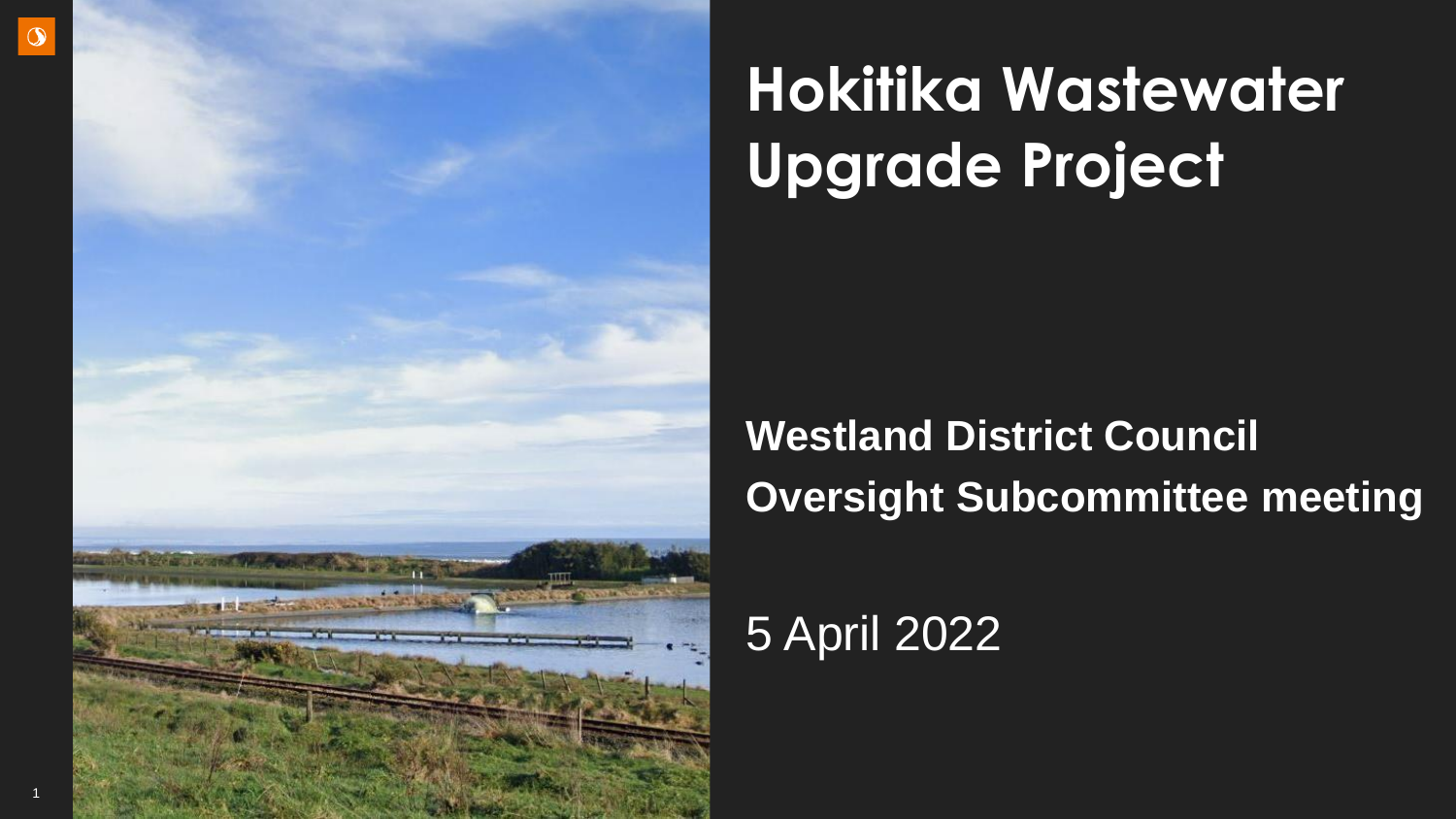### **Agenda**

### **A G E N D A I T E M**

Purpose and introduction of options assessment framework

Summary of options development

Options assessment process

Assessment criteria

Estimated timeframe of key milestones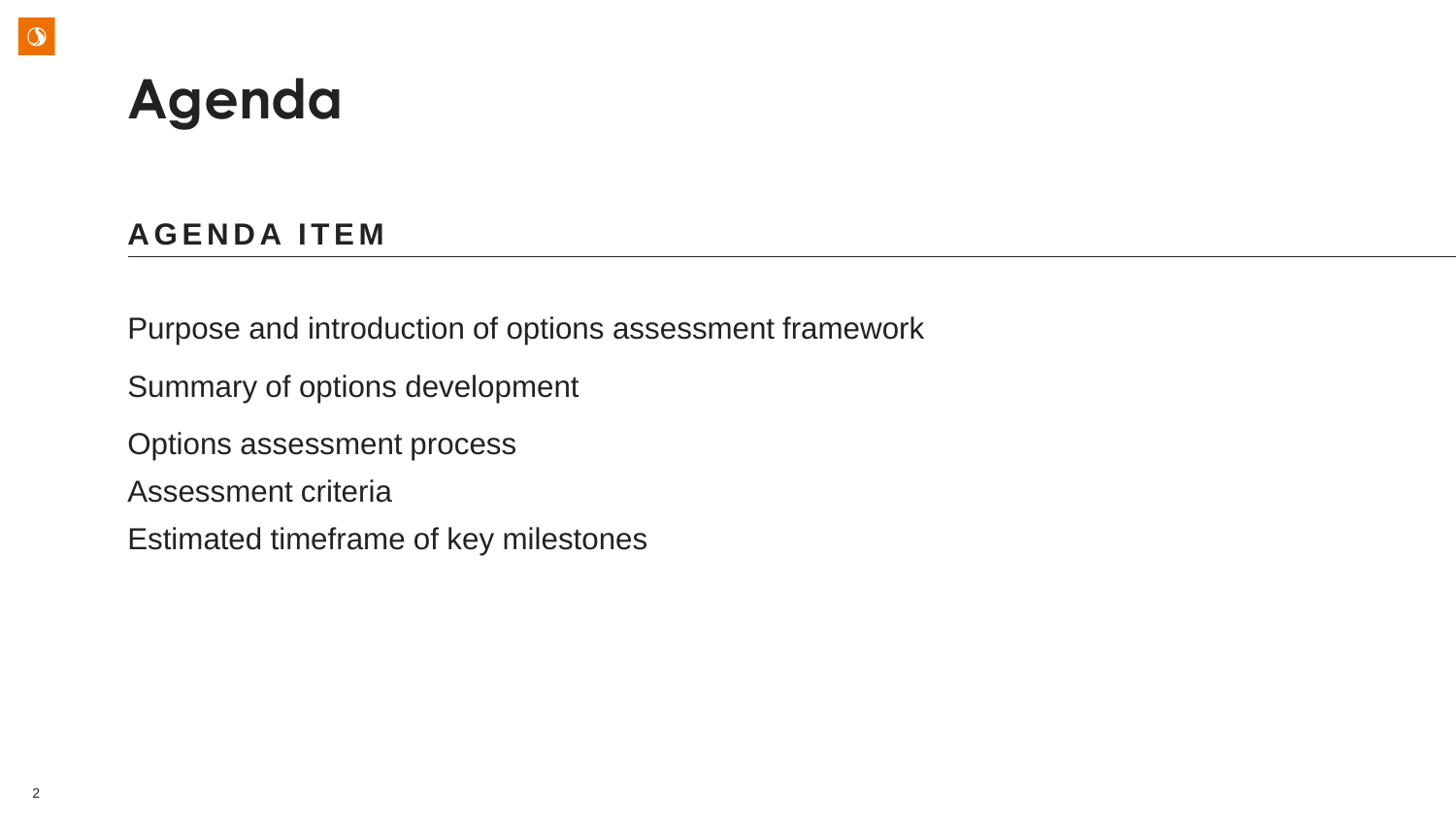### **Assessment framework**



\*Feasible Options are an outcome of the Traffic Light Assessment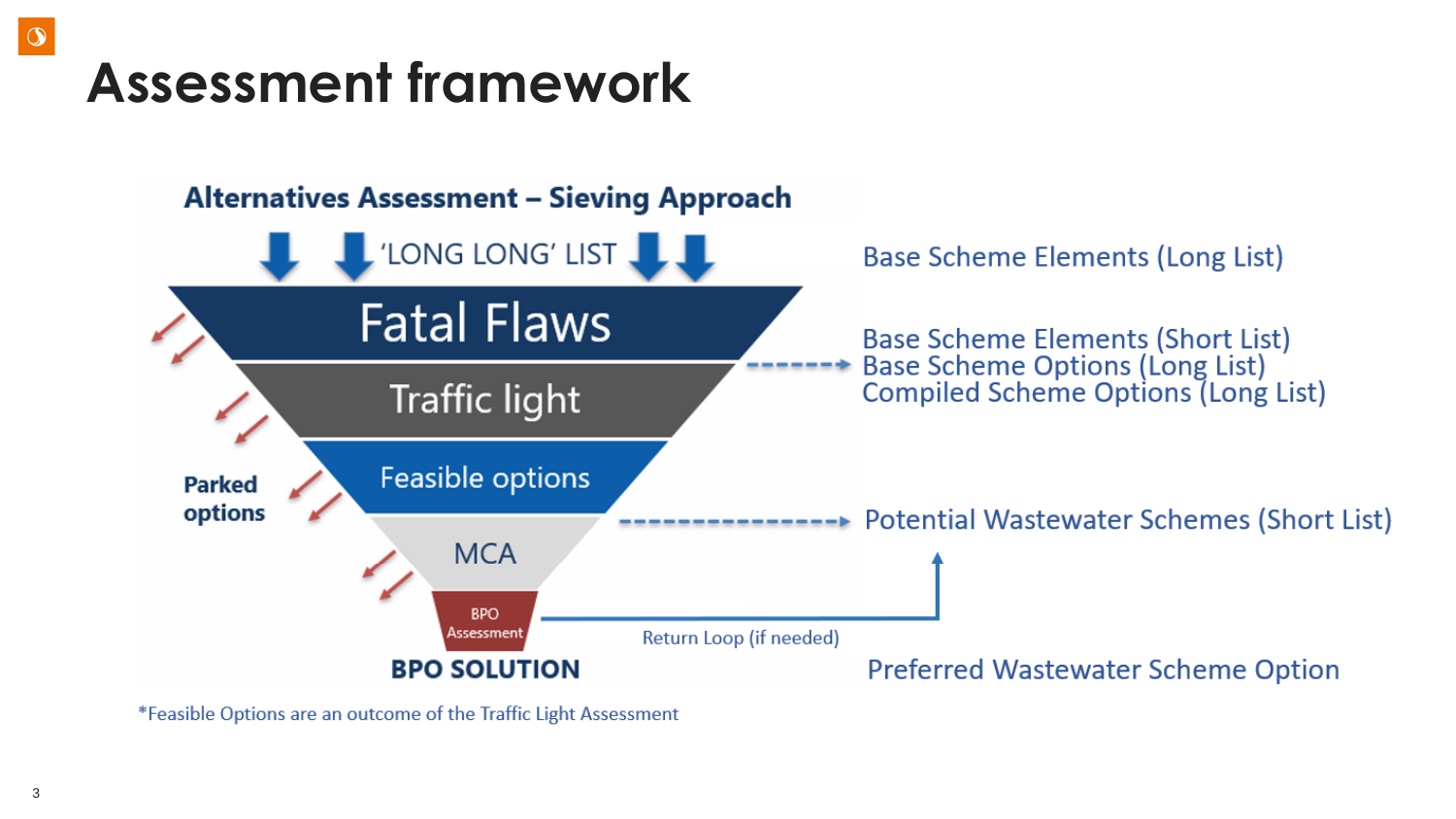## **Summary of options development phase**



 $\circledcirc$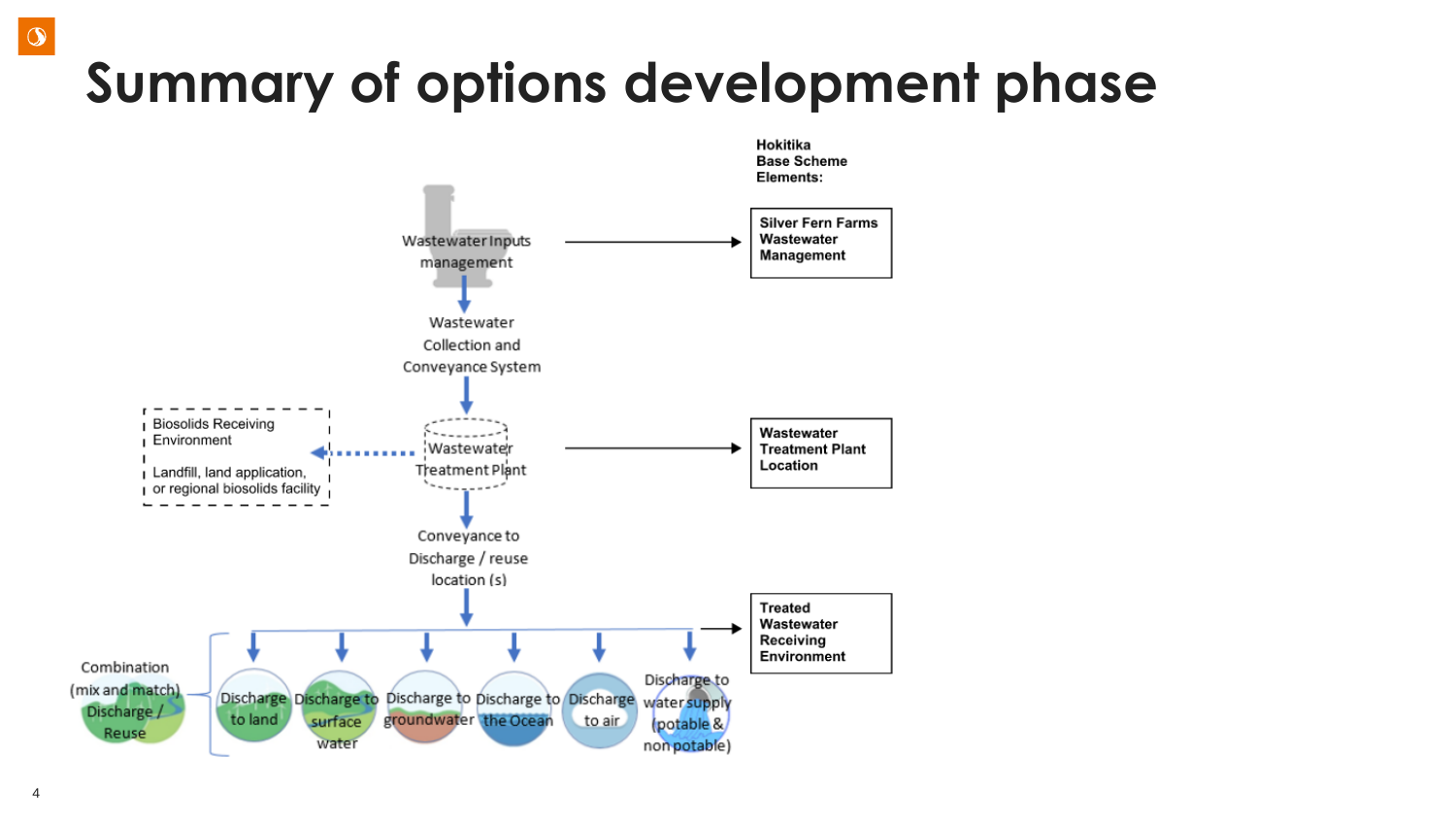

 $\circledcirc$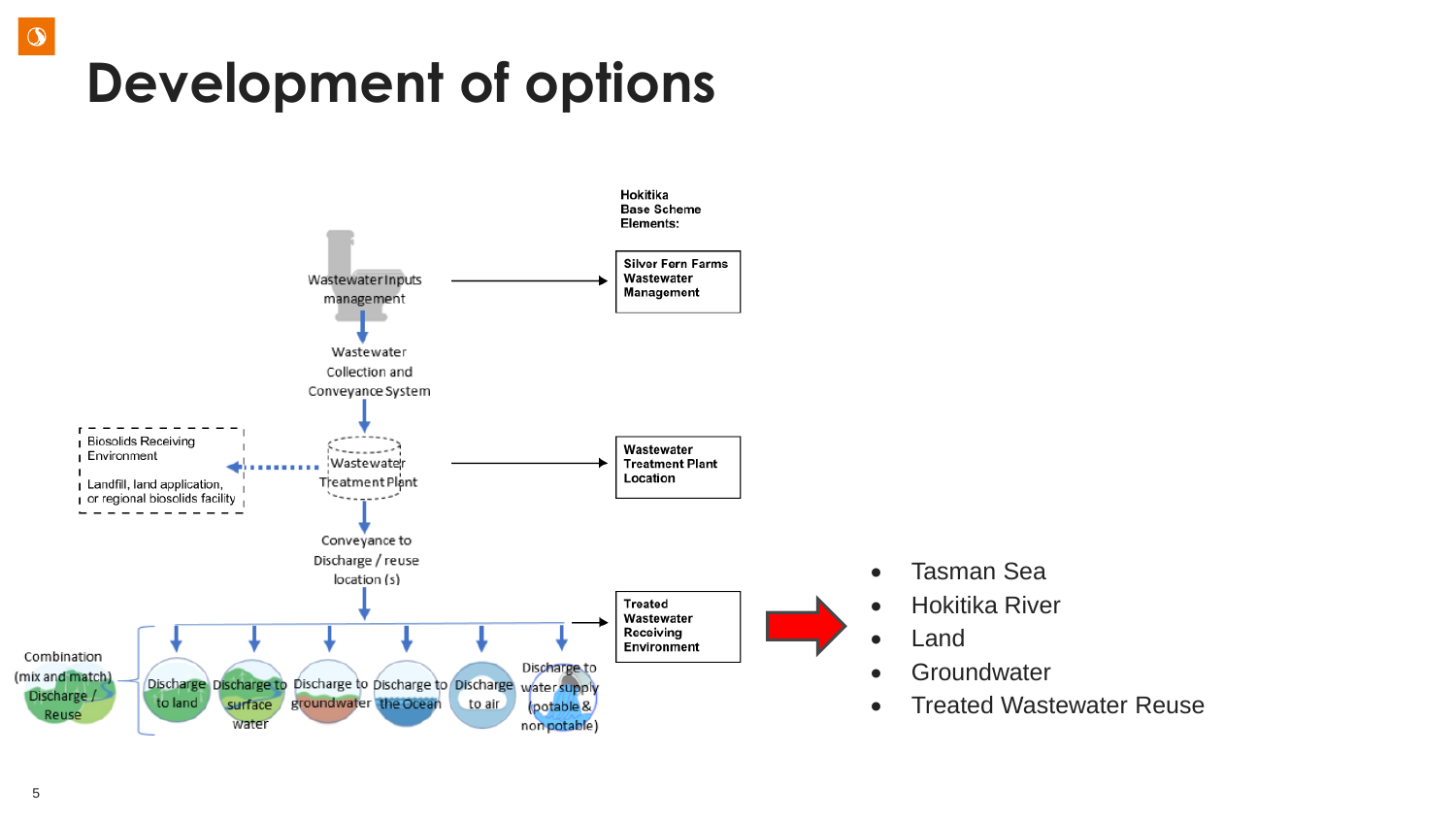

 $\circledcirc$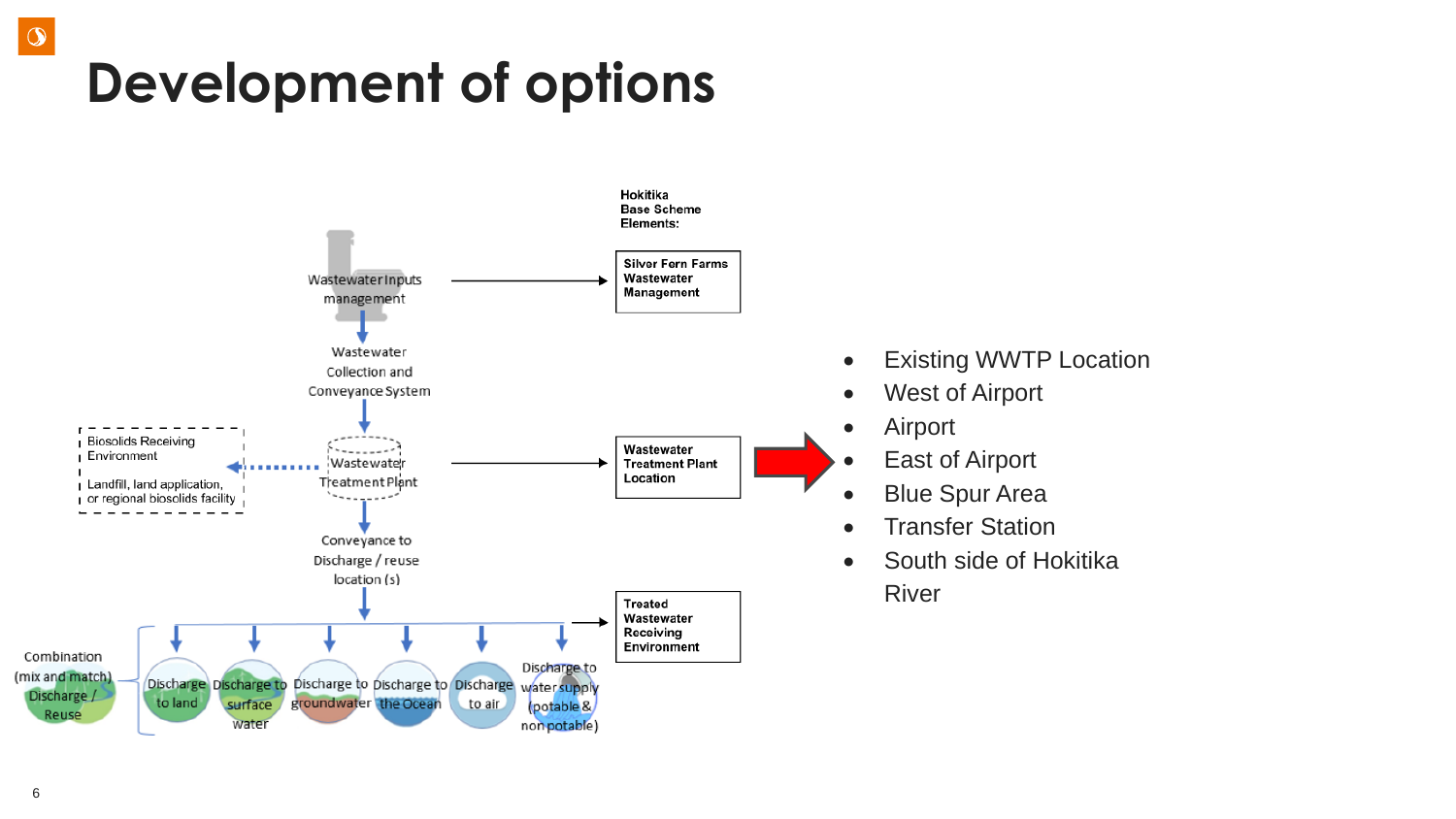

#### **Treatment options**

- Ponds / Lagoons
- **Biological** Trickling Filter (BTF)
- **Conventional** activated sludge
- Other options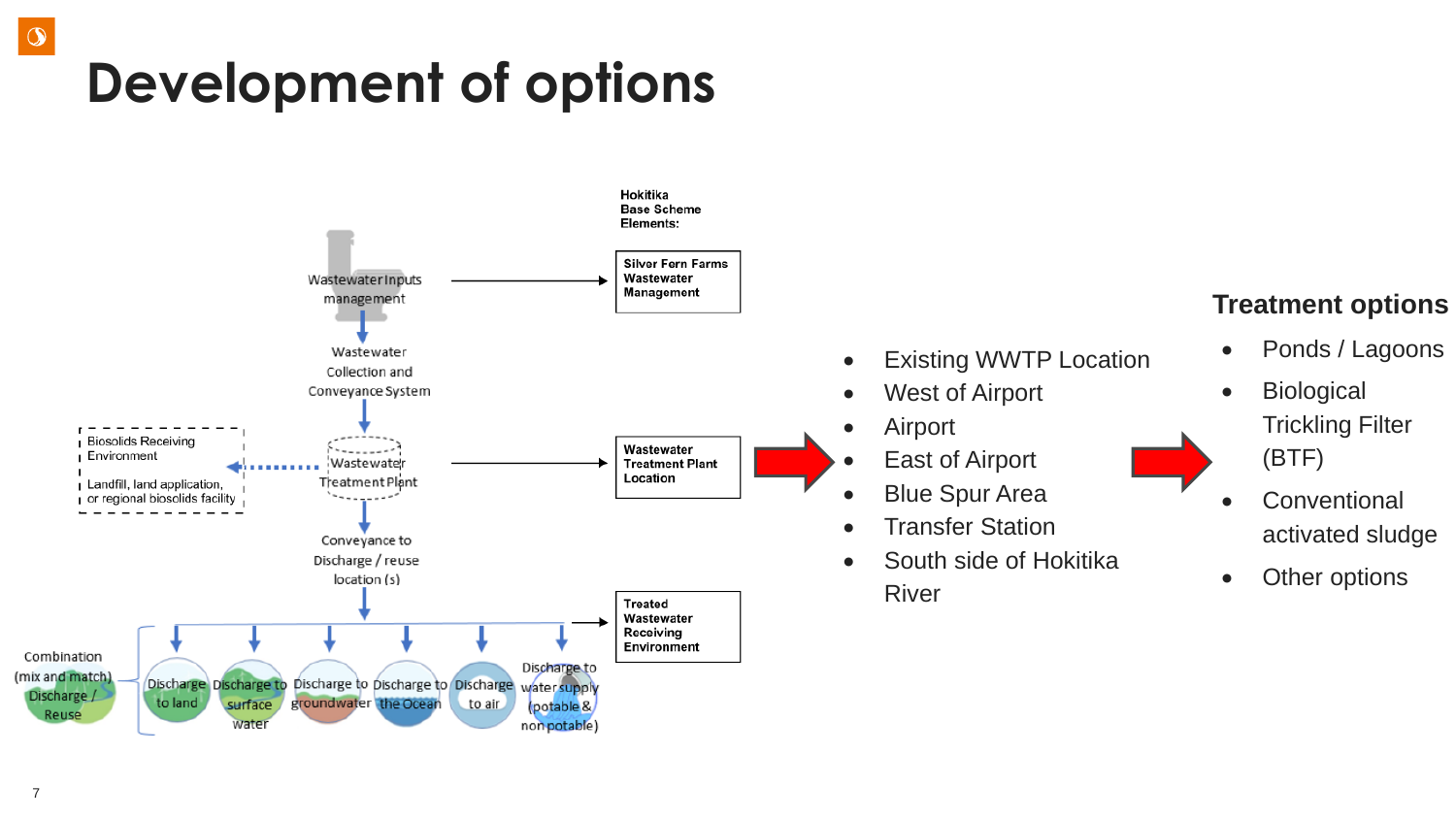

#### **Wastewater inputs management**

#### **Industrial (SFF)**

- Status Quo
- Enhanced Pre-Treatment
- Diversion to Combined Ocean **Outfall**
- Diversion to Separate Ocean Outfall

#### **Community:**

- Water meters*/* user pays
- Subsidising water efficient measures e.g., water efficient shower heads
- Infiltration and Inflow reduction programmes
- Pressure control/reduction in the reticulated water supply
- Low pressure wastewater collection schemes.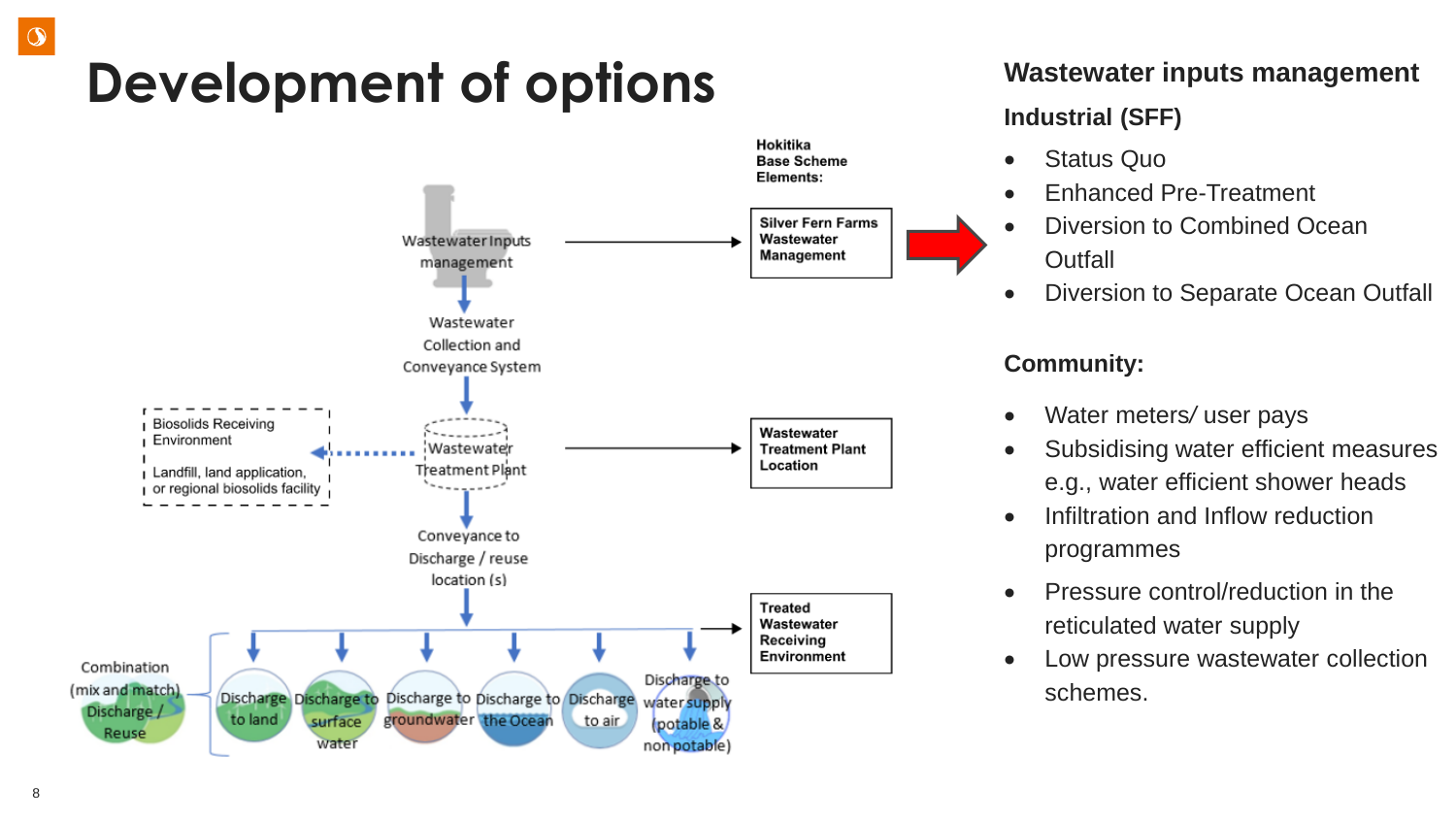# **Scheme Enhancements**

#### **Enhanced level of wastewater treatment**

- Over and above the minimum standards
	- Future proofing future standards
	- Future water reuse
	- Community expectations

#### **Enhanced biosolids management**

- Treating sludge to classify as a biosolid
	- More flexibility for disposal/ reuse
	- Reduce GHG emissions or energy recovery
	- New organic waste guidelines

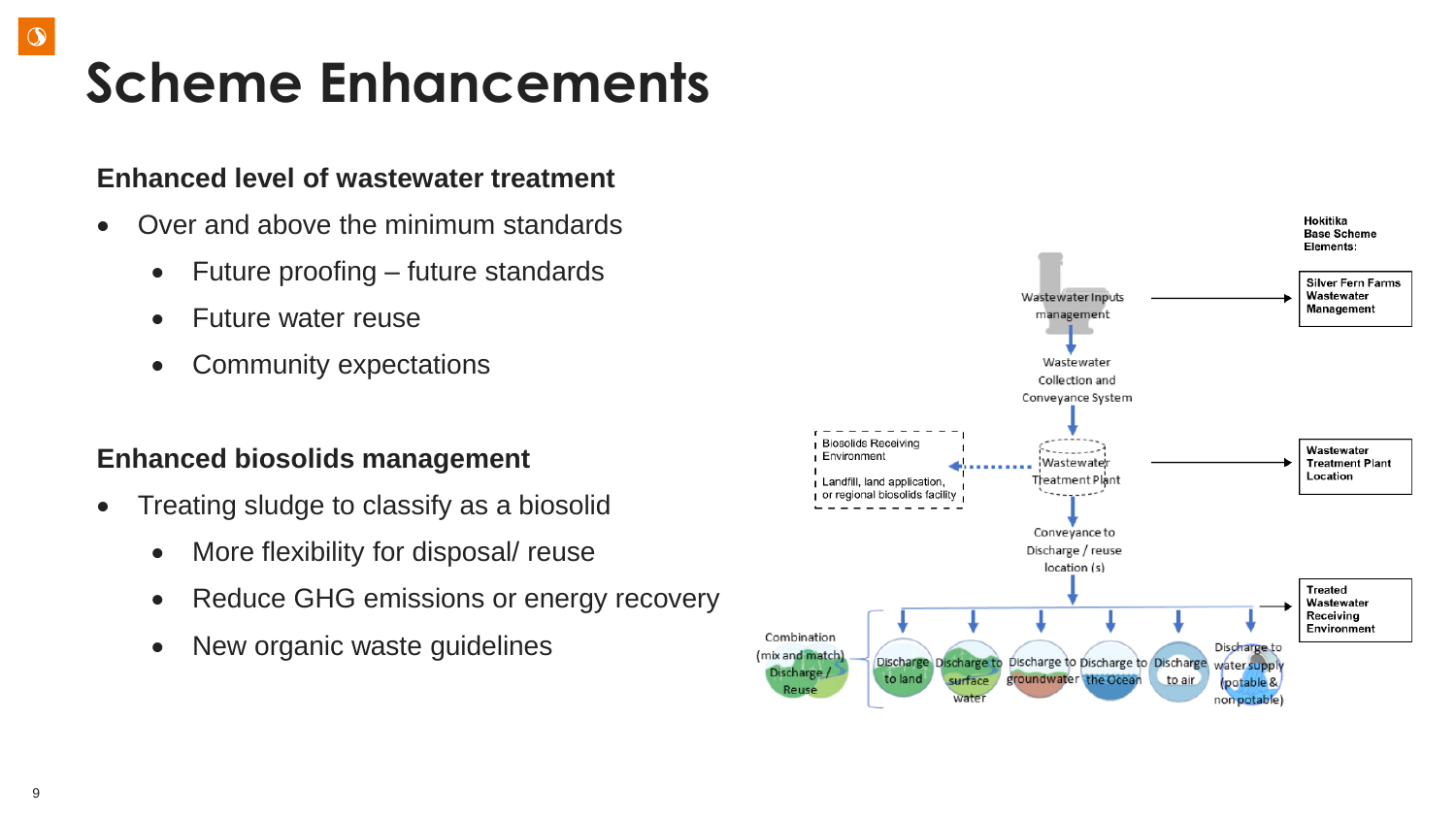### **Assessment of options**

#### **Fatal flaw assessment**

- Assessment of WWTP **elements** against criteria
- Based on what we know
- Eliminate non-starters, unfeasible, high-risk options
- Outcome: short list of elements

#### **Develop scheme options**

- Combine elements to form feasible scheme options
- Addition of scheme enhancements
- Outcome: long list of schemes

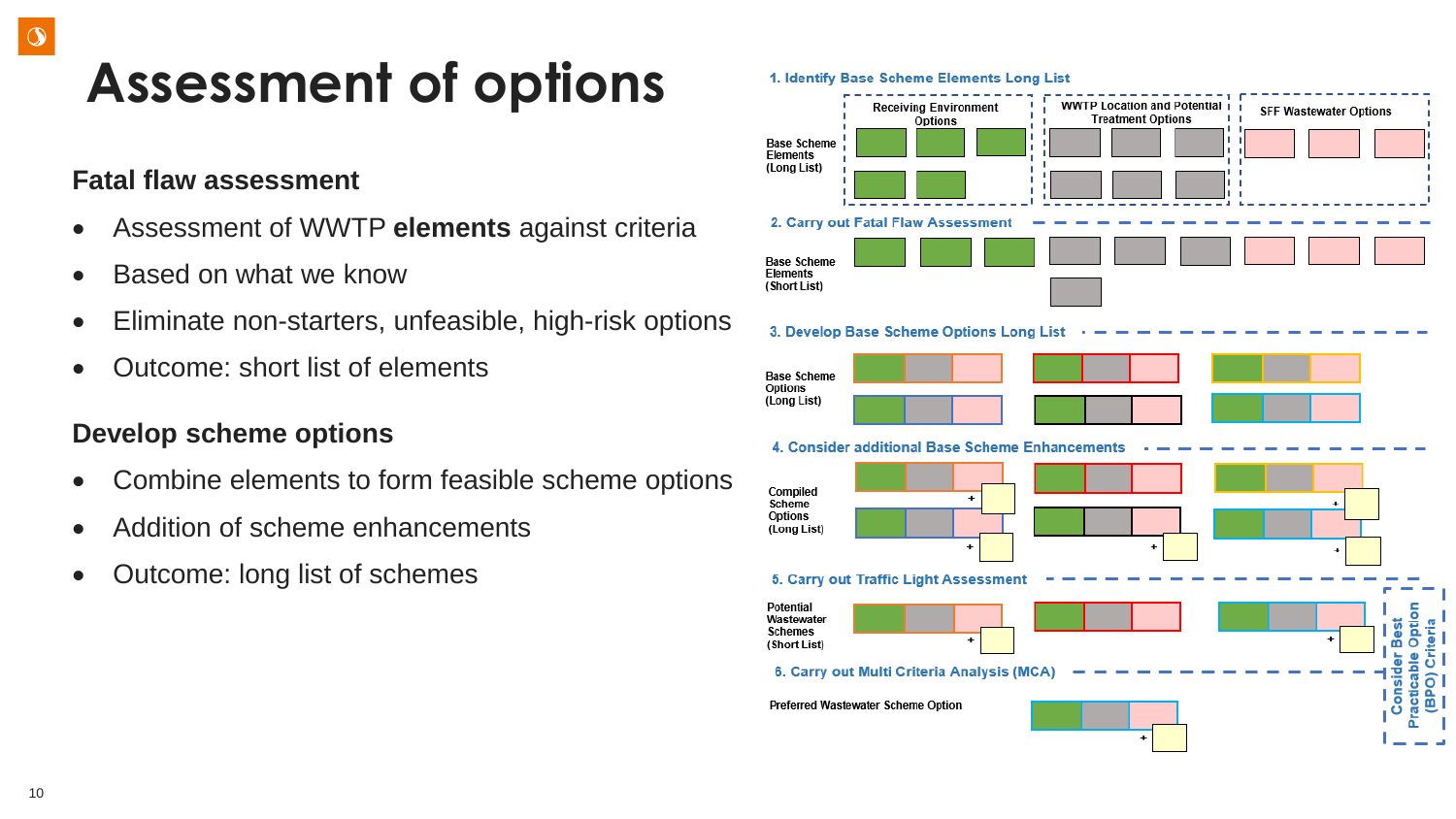### **Assessment of options**

#### **Traffic Light Assessment**

- Assessment of WWTP **schemes** against criteria
- Based on what we know
- Eliminate poorly performing schemes
- Outcome: short list of schemes

#### **Multi-criteria Assessment**

- Assessment of short-listed WWTP **schemes** against criteria
- Based on extensive evaluation and investigation of schemes
- Outcome: preferred scheme option

### **Best Practicable Option Assessment**

• Assessment of schemes with an RMA lens

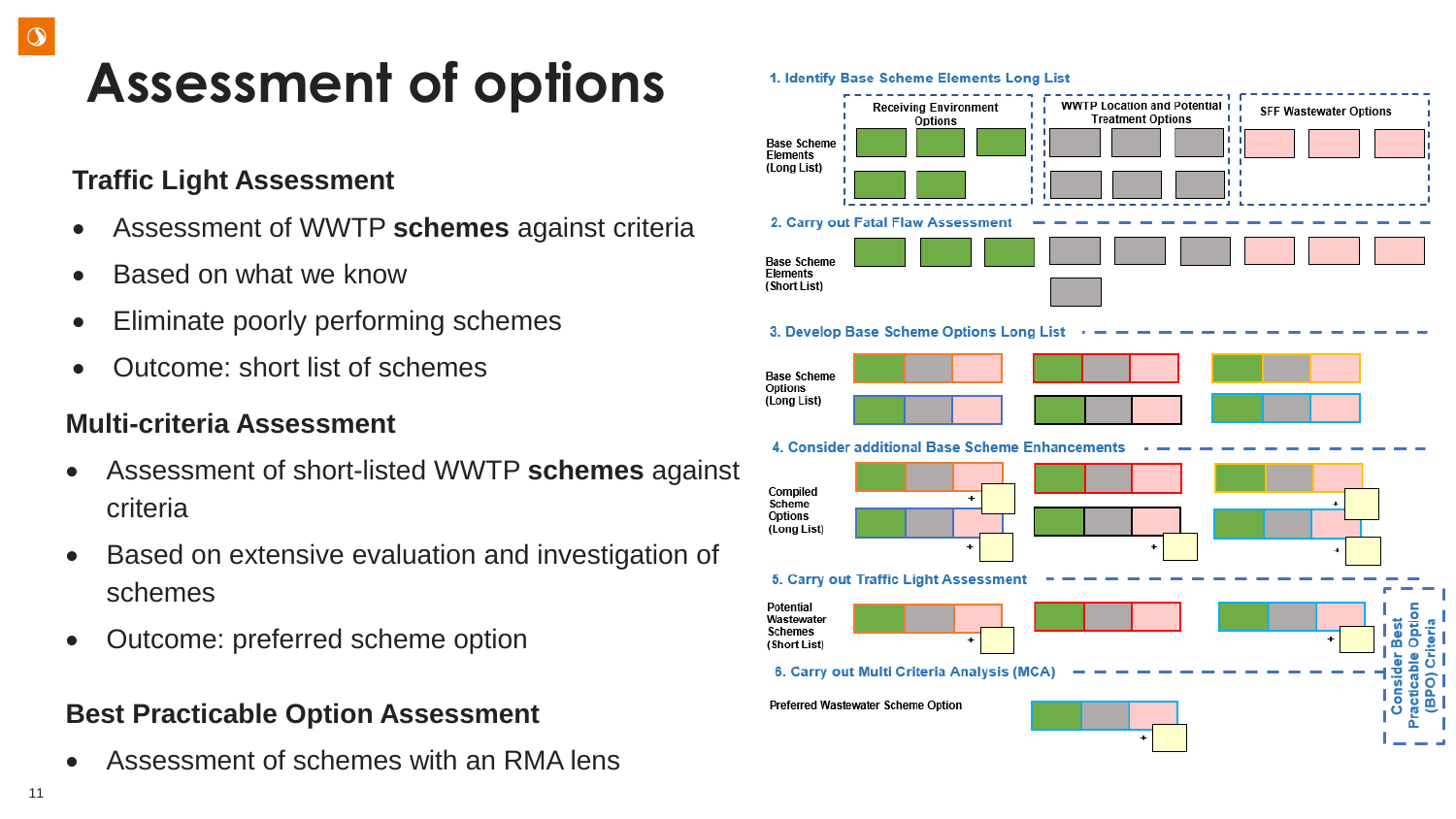## **Assessment criteria**

|                                               |                                                                             |                                 | <b>Assessment stage</b>            |            |
|-----------------------------------------------|-----------------------------------------------------------------------------|---------------------------------|------------------------------------|------------|
| <b>Scope</b>                                  | <b>Criterion</b>                                                            | <b>Fatal Flaw</b><br>Assessment | <b>Traffic Light</b><br>Assessment | <b>MCA</b> |
| <b>Investment</b><br><b>Objectives</b>        | Avoid discharge of treated human waste directly<br>to natural water bodies. | Y                               | Y                                  |            |
|                                               | Meet regulatory standards for treated wastewater<br>contaminants            | $\mathsf{N}$                    |                                    | Y          |
|                                               | Minimise risk of climate change impacts on the<br>wastewater system.        | Y                               | Y                                  |            |
| <b>Minimum Service</b><br><b>Requirements</b> | Public health risk                                                          | Y                               | Y                                  | Y          |
|                                               | Alignment with the planning framework                                       | Y                               | Y                                  | Y          |
|                                               | Constructability                                                            | Y                               | $\checkmark$                       | Y          |
|                                               | <b>GHG emissions / Carbon footprint</b>                                     | N                               | Y                                  | Y          |
|                                               | Infrastructure and technology                                               | Y                               | Υ                                  | Y          |
| <b>Four Wellbeings</b>                        | Māori cultural                                                              | Y                               | V                                  | Y          |
|                                               | Natural environment                                                         | Y                               | Y                                  | Y          |
|                                               | Social and community                                                        | $\mathsf{N}$                    | Y                                  | Y          |
|                                               | Economic development and growth                                             | Y                               | Y                                  | Y          |
| <b>Critical Success</b><br><b>Factors</b>     | Affordability/Financial                                                     | $\mathsf{N}$                    | N                                  | Y          |
|                                               | <b>Technical feasibility</b>                                                | N                               | N                                  | Y          |

 $\circ$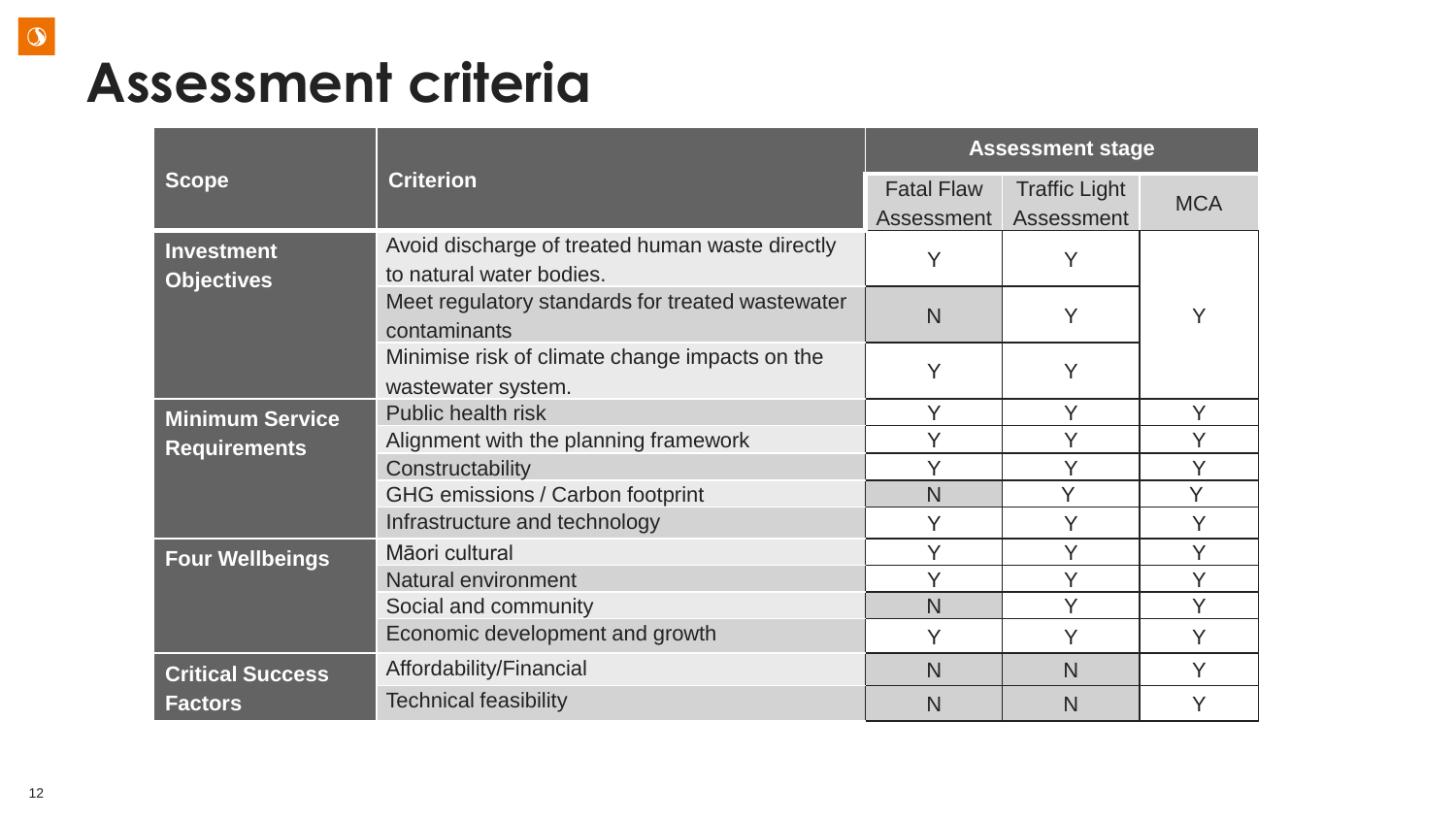### **Sensitivity Analysis**

#### **Applies weightings to criteria**

- Some criteria more important than others
- Test various weightings scenarios, areas of uncertainty
- MCA provides a 'score'
	- Results are ranked
	- Weightings applied to test how variable ('sensitive') results are
	- Does changing weighting change ranking of results?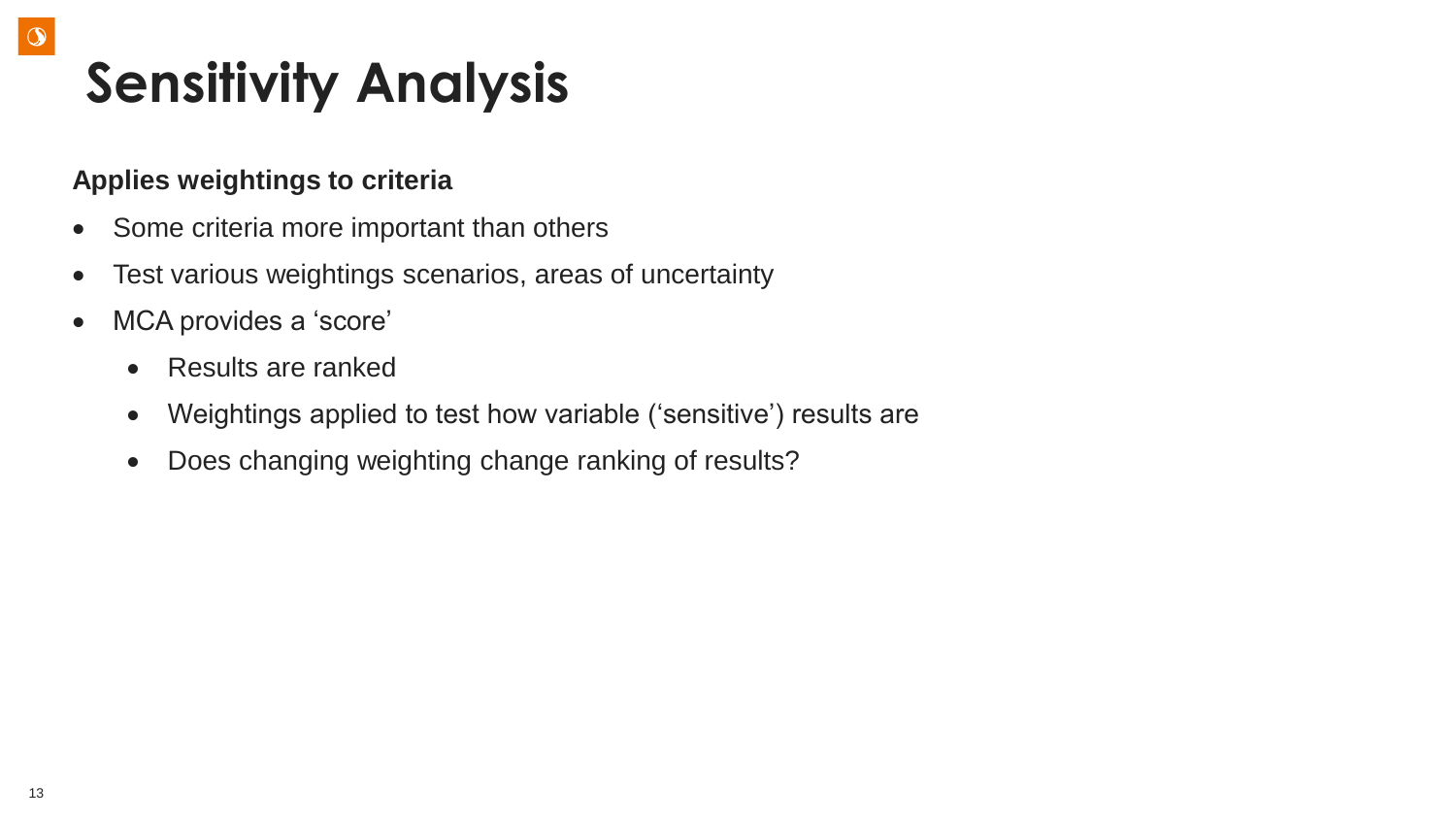## **Draft Key Project Milestones (for discussion)**

| <b>Task</b>                                                  | <b>Outcome</b>                                                                                                | Who?                                | When?<br>(est. date) |
|--------------------------------------------------------------|---------------------------------------------------------------------------------------------------------------|-------------------------------------|----------------------|
| <b>Presentation to Oversight</b><br><b>Subcommittee</b>      | Endorsement of assessment process                                                                             | Stantec / Oversight<br>Subcommittee | Today                |
| <b>Fatal flaw assessment</b>                                 | List of feasible options for each WWTP element                                                                | Project working<br>group (PWG)      | April 2022           |
| Develop WWTP system options                                  | Packages of feasible WWTP systems                                                                             | <b>Stantec</b>                      | May 2022             |
| Initial evaluation of WWTP schemes                           | High-level evaluation of each system (e.g.,<br>pros/cons/constraints/cost estimates etc.) to guide assessment | <b>Stantec</b>                      | May 2022             |
| <b>Traffic light assessment</b>                              | Short list (2-3) of potential WWTP schemes                                                                    | <b>PWG</b>                          | <b>June 2022</b>     |
| <b>Presentation to oversight committee</b>                   | Progress update and endorsement of shortlisted schemes                                                        | Stantec / Oversight<br>committee    | <b>July 2022</b>     |
| Detailed investigation of shortlisted<br><b>WWTP schemes</b> | Information to guide MCA analysis                                                                             | <b>Stantec</b>                      | $6 - 12$<br>months   |
| <b>MCA analysis</b>                                          | Preferred option                                                                                              | <b>PWG</b>                          |                      |
| <b>Best Practicable Option</b>                               | Confirmation of preferred option                                                                              | <b>Stantec</b>                      |                      |
| <b>Presentation to oversight committee</b>                   | Progress update and endorsement of preferred option for<br>community consultation                             | Stantec / Oversight<br>committee    |                      |
| Community consultation of preferred<br>option                | Feedback on preferred option                                                                                  | <b>WDC/Stantec</b>                  |                      |
| <b>Completion of Indicative Business Case</b>                |                                                                                                               | <b>Stantec</b>                      |                      |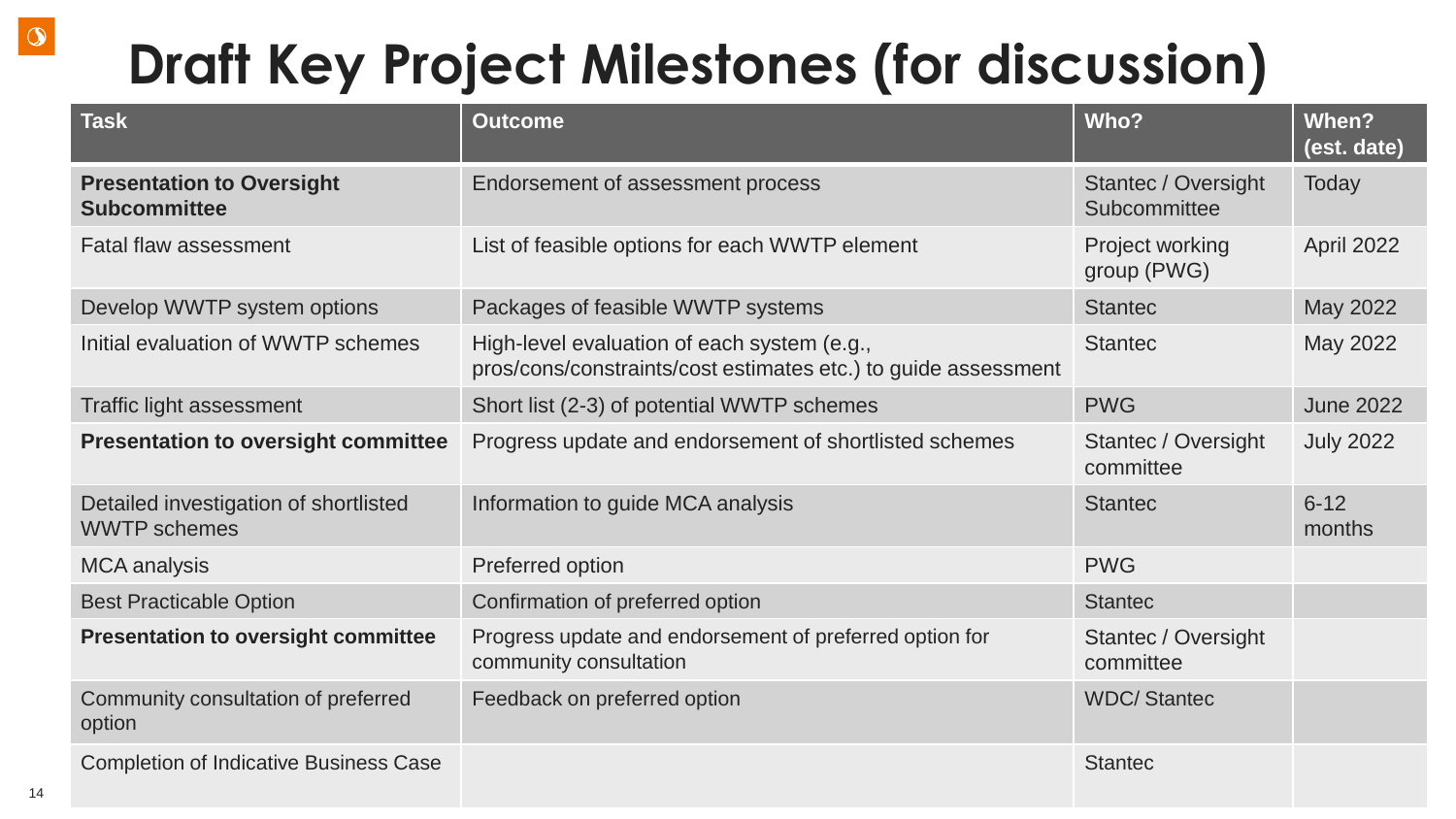#### **Hokitika Wastewater Treatment Plant Project Westland District Council**

**Outcome Statement:** *Improving health, environmental and cultural outcomes. By delivering a fit for purpose resilient wastewater treatment system for Hokitika*



#### **Opportunities**

- Improve regulation of tradewaste disposal
- Use technology to increase automation and monitoring